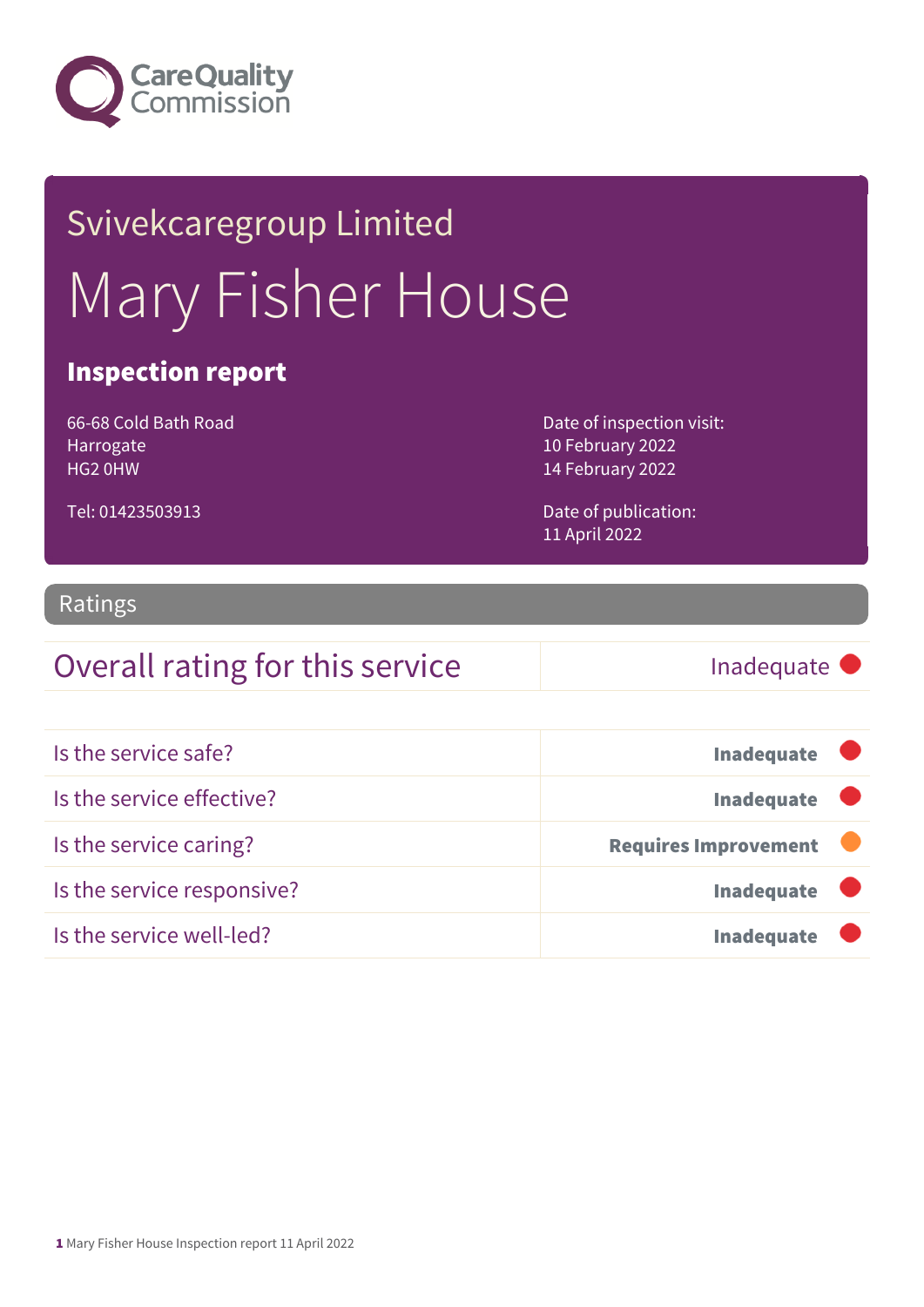### Summary of findings

### Overall summary

#### About the service

Mary Fisher House is a residential care home providing personal and nursing care for up to 24 people. At the time of our inspection there were 20 people living at the service. Mary Fisher House provides support to people aged over 65, some of whom live with dementia.

Accommodation is provided in one building across four floors which people could access through use of stairlifts and a passenger lift. Each bedroom had an ensuite toilet and sink and there were two shared bathrooms. People had access to some communal spaces including a living room and dining room.

#### People's experience of using this service and what we found

Parts of the premises had not been well maintained and were unsafe. There were fire doors, with large gaps underneath, which had been awaiting replacement since the previous inspection in April 2021. There had been longstanding issues with the hot water supply, which the provider had started to address. We observed damaged radiator covers, exposed light fittings and exposed woodwork which could cause harm to people. Parts of the building were not clean, including some bedrooms which smelt strongly of urine, and the kitchen, which had evidence of rodent droppings.

Staff infection prevention and control practices were not robust or in line with government guidance. Personal protective equipment (PPE) was not always disposed of safely, staff were observed to move their masks below their nose and mouth and were not always bare below the elbow.

Risk management processes were not well established or reliable in ensuring that risks to people were assessed and actions taken to mitigate these. When accidents and incidents occurred, these were not always recorded or followed-up.

Medicines practices were unsafe. There were occasions whereby people who used the service had received their medicines late or had not been given them, as there were none left. Sufficient and timely actions were not taken to address this. A medicines policy was in place, but staff practice was not always in line with this. Staff who administered medicines had not always been trained.

There were insufficient staffing levels to safely support people. People told us there wasn't always enough staff to meet their needs in a timely manner including with medicines support and to provide meals. There had recently been a high turnover of staff and, at the time of our inspection, there was a strong reliance on agency staff. Agency staff had not completed an induction to ensure they could safely work in the service and understood people's needs.

People were not supported to have maximum choice and control of their lives and were not always supported in the least restrictive way possible and in their best interests. People's consent had not always been sought and mental capacity assessments had not been consistently completed when there were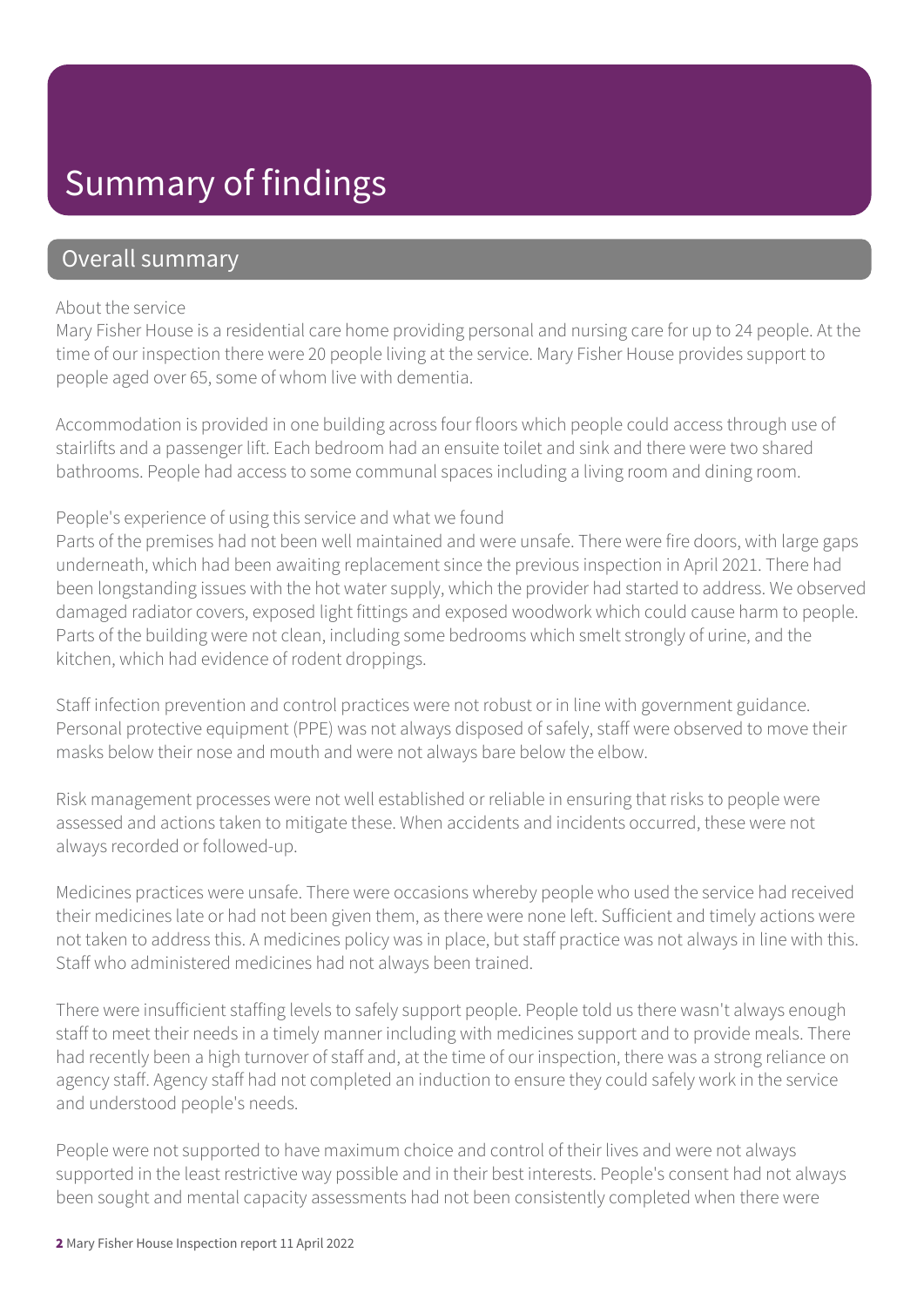concerns about a person's understanding.

Staff had not consistently received training in important areas such as safeguarding and moving and handling. Staff who worked in the kitchen, preparing food, did not have always have training to ensure they understood the requirements of this role. We received generally poor feedback about the standard of food. When new staff started, they did not always complete a robust induction or have regular supervisions.

Elements of staff practice did not promote people's dignity, including not disposing of continence aids appropriately. Staff were observed to be polite in their interactions with people and worked hard to try and meet people's needs.

Pre-admission assessments and care plans were not always in place for people who lived at the service. This meant there was limited information to guide staff about people's needs and how to support them. Due to the low staffing levels, staff did not have the time to meaningfully engage with people and most interactions were task-based, focused on assisting with personal care, eating etc. During our inspection we observed no activities with people with people appearing to spend much of their time sitting or watching television quietly.

A series of checks were completed by the registered persons. However, these had failed to highlight and address the issues noted on this inspection, which meant people were at risk of harm.

For more details, please see the full report which is on the Care Quality Commission (CQC) website at www.cqc.org.uk

#### Rating at last inspection and update

The last rating for this service was requires improvement (published 16 June 2021) and there were breaches of regulation. The provider completed an action plan after the last inspection to show what they would do and by when to improve. At this inspection we found the provider remained in breach of regulations.

#### Why we inspected

The inspection was prompted in part due to concerns received about staffing levels, medicines practices, personal care provided to people and management of the premises. A decision was made for us to inspect and examine those risks.

You can see what action we have asked the provider to take at the end of this full report. Following our inspection, the provider started to work with local authority agencies to begin making the necessary improvements and to mitigate the most serious risks.

#### Enforcement and Recommendations

We are mindful of the impact of the COVID-19 pandemic on our regulatory function. This meant we took account of the exceptional circumstances arising as a result of the COVID-19 pandemic when considering what enforcement action was necessary and proportionate to keep people safe as a result of this inspection. We will continue to monitor the service and will take further action if needed.

We have identified breaches in relation to consent to care, safe care and treatment, premises and equipment, staffing and good governance at this inspection. Full information about CQC's regulatory response to the more serious concerns found during inspections is added to reports after any representations and appeals have been concluded.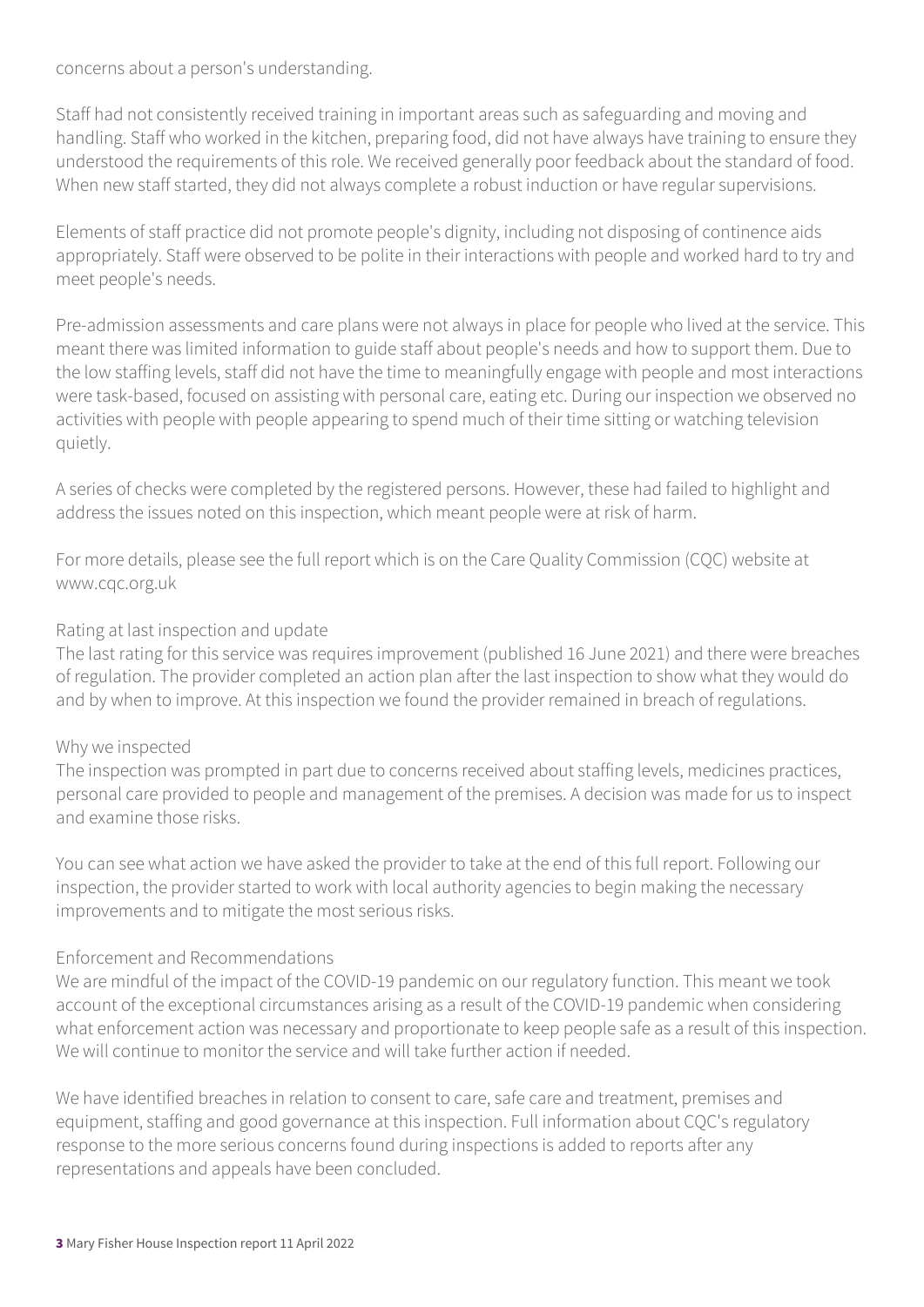#### Follow up

We will request an action plan from the provider to understand what they will do to improve the standards of quality and safety. We will work alongside the provider and local authority to monitor progress. We will continue to monitor information we receive about the service, which will help inform when we next inspect.

#### Special Measures

The overall rating for this service is 'Inadequate' and the service is therefore in 'special measures'. This means we will keep the service under review and, if we do not propose to cancel the provider's registration, we will re-inspect within 6 months to check for significant improvements.

If the provider has not made enough improvement within this timeframe. And there is still a rating of inadequate for any key question or overall rating, we will take action in line with our enforcement procedures. This will mean we will begin the process of preventing the provider from operating this service. This will usually lead to cancellation of their registration or to varying the conditions the registration.

For adult social care services, the maximum time for being in special measures will usually be no more than 12 months. If the service has demonstrated improvements when we inspect it and it is no longer rated as inadequate for any of the five key questions it will no longer be in special measures.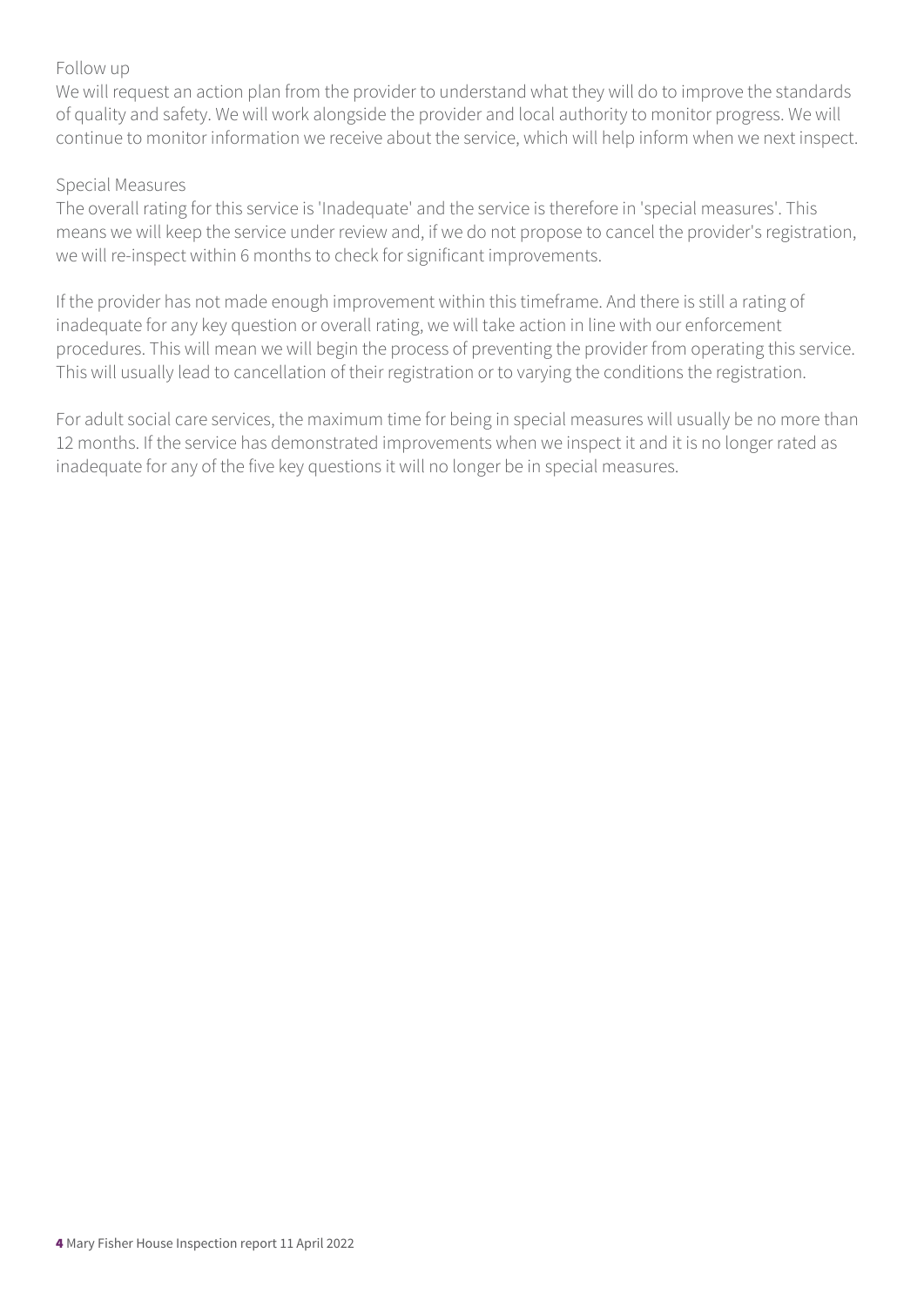### The five questions we ask about services and what we found

We always ask the following five questions of services.

| Is the service safe?                          | <b>Inadequate</b>           |
|-----------------------------------------------|-----------------------------|
| The service was not safe.                     |                             |
| Details are in our safe findings below.       |                             |
| Is the service effective?                     | <b>Inadequate</b>           |
| The service was not effective.                |                             |
| Details are in our effective findings below.  |                             |
| Is the service caring?                        | <b>Requires Improvement</b> |
| The service was not always caring.            |                             |
| Details are in our caring findings below.     |                             |
| Is the service responsive?                    | <b>Inadequate</b>           |
| The service was not responsive.               |                             |
| Details are in our responsive findings below. |                             |
| Is the service well-led?                      | <b>Inadequate</b>           |
| The service was not well-led.                 |                             |
| Details are in our well-led findings below.   |                             |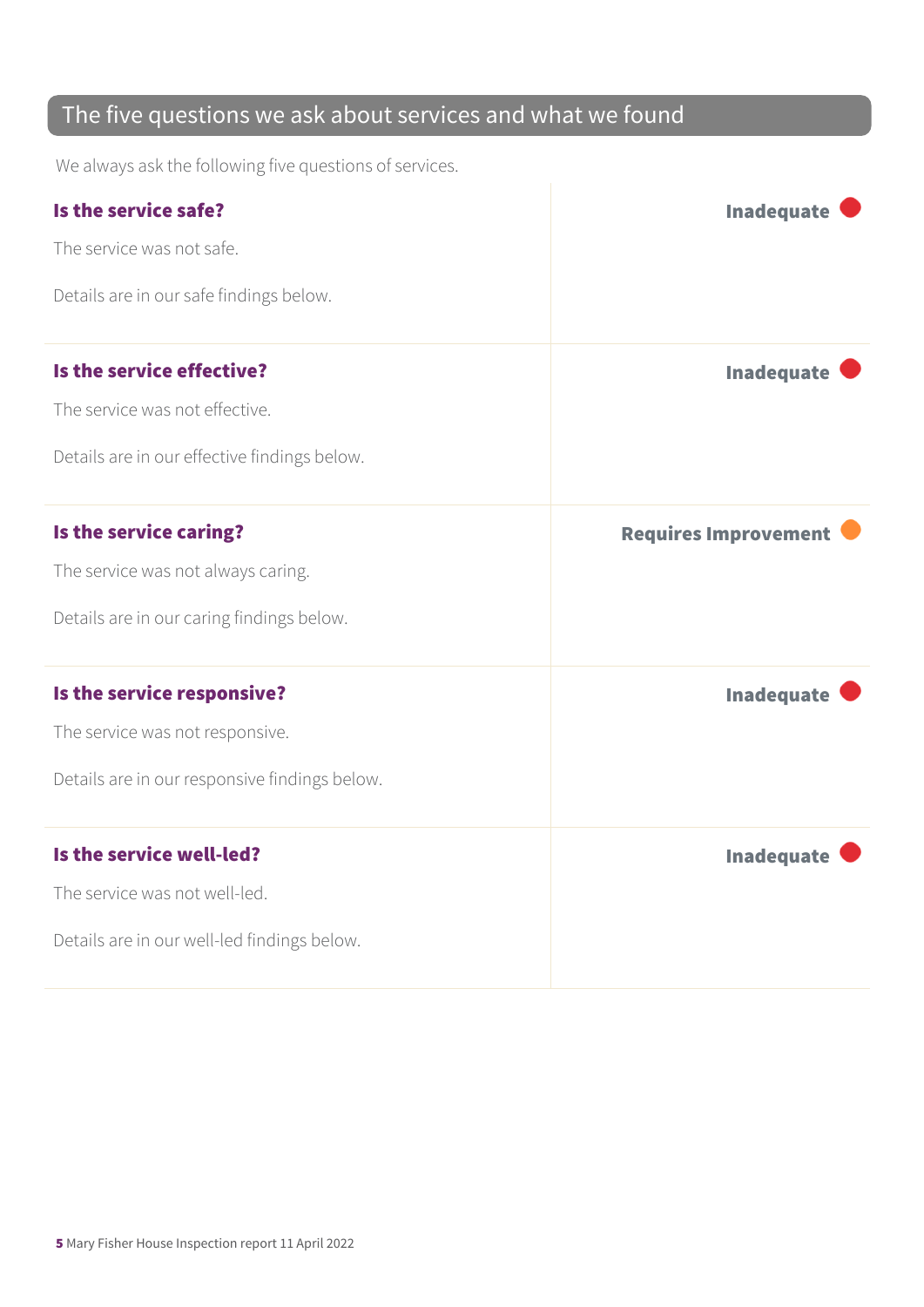

# Mary Fisher House Detailed findings

### Background to this inspection

#### The inspection

We carried out this inspection under Section 60 of the Health and Social Care Act 2008 (the Act) as part of our regulatory functions. We checked whether the provider was meeting the legal requirements and regulations associated with the Act. We looked at the overall quality of the service and provided a rating for the service under the Health and Social Care Act 2008.

As part of this inspection we looked at the infection control and prevention measures in place. This included checking the provider was meeting COVID-19 vaccination requirements. This was conducted so we can understand the preparedness of the service in preventing or managing an infection outbreak, and to identify good practice we can share with other services.

Inspection team This inspection was undertaken by two inspectors.

#### Service and service type

Mary Fisher House is a 'care home'. People in care homes receive accommodation and nursing and personal care as a single package under one contractual agreement dependent on their registration with us. Mary Fisher House is a care home without nursing care. CQC regulates both the premises and the care provided, and both were looked at during this inspection.

The service had a manager registered with the Care Quality Commission. This means that they and the provider are legally responsible for how the service is run and for the quality and safety of the care provided.

Notice of inspection This inspection was unannounced.

#### What we did before the inspection

We reviewed information we had received about the service since the last inspection. We sought feedback from the local authority and professionals who worked with the service. The provider was not asked to complete a provider information return prior to this inspection. This is information providers are required to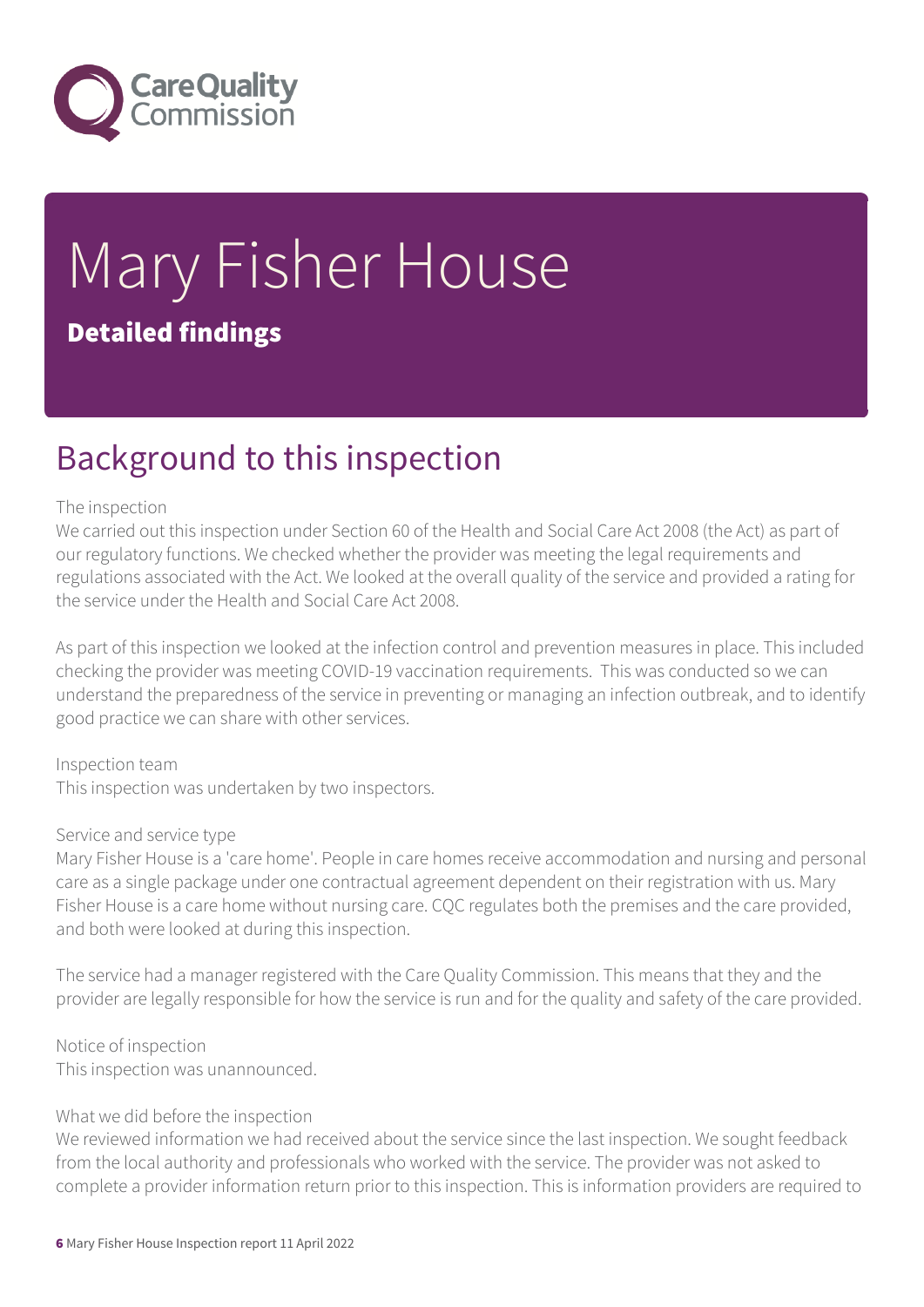send us annually with key information about their service, what they do well, and improvements they plan to make.

#### During the inspection

We spoke with seven people who used the service and two visitors to the service about their experience of the support provided. We also spoke with a healthcare professional. We spoke with eight members of staff. This included a senior carer, care assistant, registered manager, deputy manager, activities worker, housekeeper and agency worker. We also spoke with the nominated individual. The nominated individual is responsible for supervising the management of the service on behalf of the provider.

We used the Short Observational Framework for Inspection (SOFI). SOFI is a way of observing care to help us understand the experience of people who could not talk with us.

We reviewed a wide range of records. This included four people's care records and multiple medication records. We looked at three staff files in relation to recruitment, induction and supervision. A variety of records relating to the monitoring and management of the service, including policies and procedures, were reviewed.

#### After the inspection

We continued to seek clarification from the provider and registered manager to validate evidence found. We received further evidence by email which we reviewed including risk assessments, policies and procedures, agency profiles and rotas.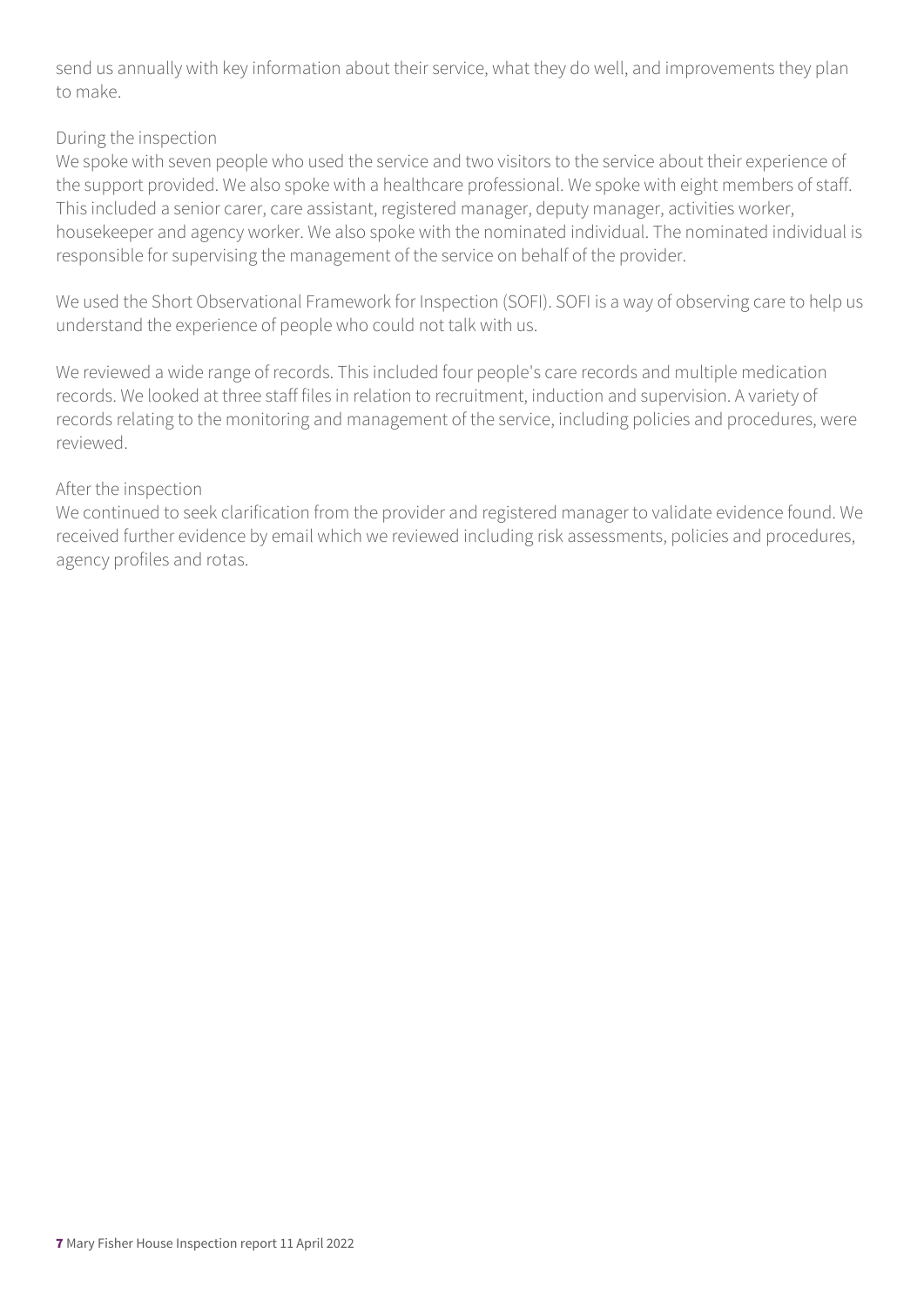### Is the service safe?

## Our findings

Safe – this means we looked for evidence that people were protected from abuse and avoidable harm.

At our last inspection we rated this key question inadequate. The rating for this key question has remained inadequate. This meant people were not safe and were at risk of avoidable harm.

Assessing risk, safety monitoring and management; Learning lessons when things go wrong

At our last inspection the provider had failed to robustly assess and mitigate potential risks relating to the health, safety and welfare of people. This was a breach of regulation 12 (Safe care and treatment) of the Health and Social Care Act 2008 (Regulated Activities) Regulations 2014.

Not enough improvement had been made at this inspection and the provider was still in breach of regulation 12.

● Accidents and incidents were not always properly recorded or followed up with the relevant professionals or organisations. For example, people had sustained falls and records to explain how and when this happened were not in place. Actions had not been taken in response to these incidents. This did not demonstrate that appropriate actions had been taken to mitigate risk for people or learning from these events.

● Risk assessments were not consistently in place for identified risks to people. This included risk assessments for specific health conditions such as Parkinson's Disease or for people who were at risk of selfneglect.

● Not everybody had access to a call bell which meant they might not be able to alert staff for help in urgent situation. Risk assessments were not always in place to confirm how people would seek assistance, without access to a call bell.

A failure to ensure care and treatment was provided in a safe way was a breach of regulation 12 (Safe care and treatment) of the Health and Social Care Act 2008 (Regulated Activities) Regulations 2014.

#### Staffing and recruitment

At our last inspection the provider had failed to ensure staff had the correct training and skills for their roles. This was a breach of regulation 18 (Staffing) of the Health and Social Care Act 2008 (Regulated Activities) Regulations 2014.

Not enough improvement had been made at this inspection and the provider was still in breach of regulation 18.

● There were insufficient staff to meet people's needs. The provider used a dependency tool to help them identify safe staffing levels to meet people's needs. However, there were several occasions where staffing levels were lower than the required numbers. This meant people's needs could not be met in a timely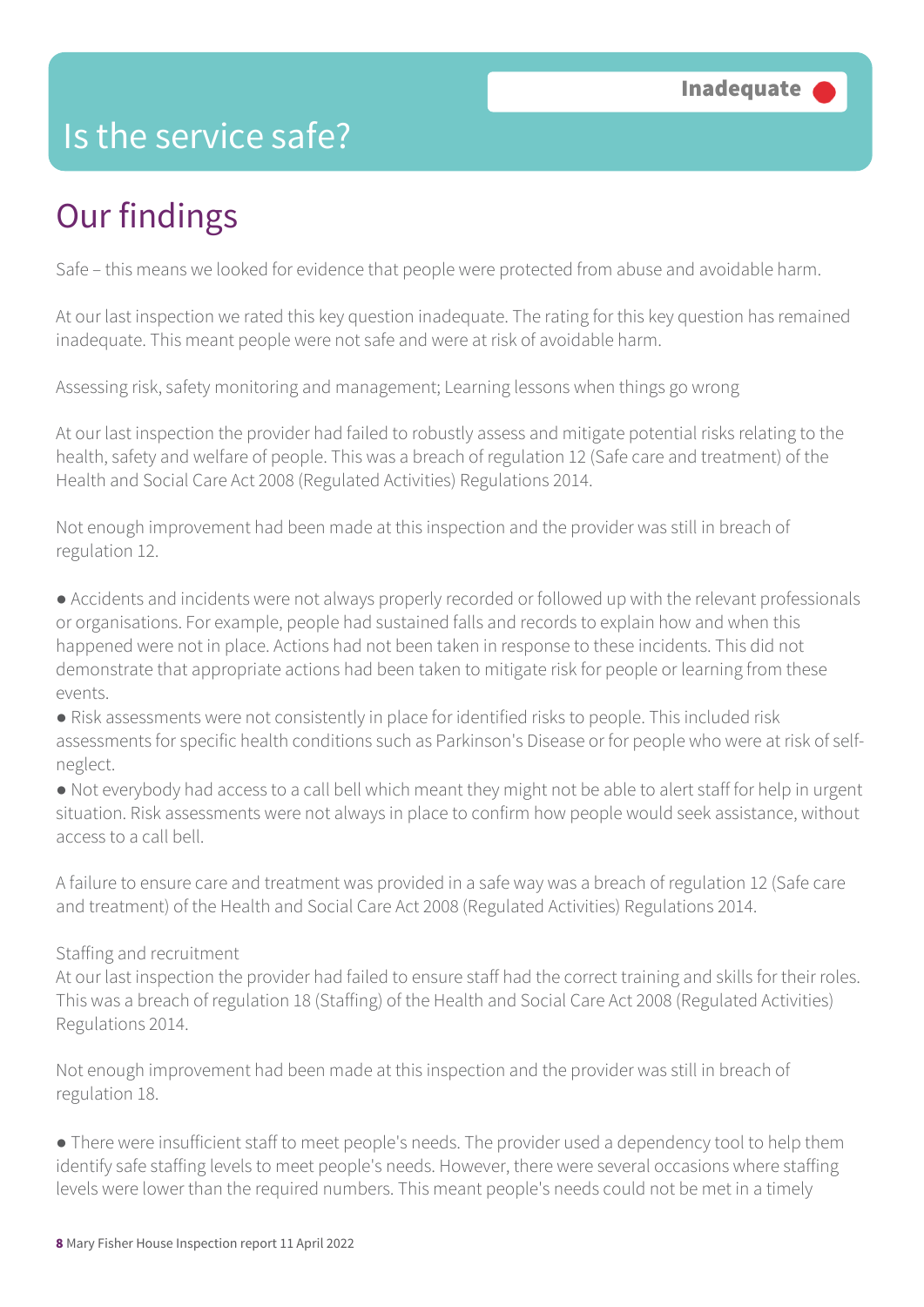manner. A staff member told us, "I feel residents are not being looked after."

● People who used the service noted a high level of agency use, low staff numbers and a changing staff team. A person who used the service told us, "They have problems with staff and are always short-staffed. They have trouble keeping staff." Other people described the impact this had such as being unable to establish a rapport and having extended periods of time where they didn't see any staff. We observed staff were not consistently familiar with people's needs.

● Staff had limited time to spend with people and engage with them outside of planned tasks such as personal care or eating and drinking.

A failure to ensure a sufficient number of staff were deployed was a breach of regulation 18 (Staffing) of the Health and Social Care Act 2008 (Regulated Activities) Regulations 2014.

#### Using medicines safely

At our last inspection the provider had failed to ensure safe medicines practices. This was a breach of regulation 12 (Safe care and treatment) of the Health and Social Care Act 2008 (Regulated Activities) Regulations 2014.

Not enough improvement had been made at this inspection and the provider was still in breach of regulation 12.

- Medicines practices were not safe. Some people had run out of their essential medication and actions had not been taken to address this.
- There were missed doses of medication and time sensitive medication which had not been given at the correct times.
- Staff who administered medicines had not always completed training. Other staff's competency to administer medicines had not always been assessed.
- Risk assessments had not been completed for paraffin-based creams. These creams can increase the risk of people been harmed as a result of fire.

A failure to safely manage medicines is a breach of regulation 12 (Safe Care and Treatment) of the Health and Social Care Act 2008 (Regulated Activities) Regulations 2014.

Preventing and controlling infection

At our last inspection the provider had failed to adequately protect people from the risk of infection transmission. This was a breach of regulation 12 (Safe care and treatment) of the Health and Social Care Act 2008 (Regulated Activities) Regulations 2014.

Not enough improvement had been made at this inspection and the provider was still in breach of regulation 12.

We were not assured that safety was promoted through the hygiene practices at the service as some parts of the service were unclean, with some bedrooms smelling strongly of urine. Cleaning schedules did not include deep cleans and there was no record of cleaning for frequently touched surfaces. Whilst most staff did wear PPE correctly, we observed instances whereby staff practice was not in line with government guidance. This included masks been lowered underneath a person's nose and mouth and not been bare below the elbow. PPE was also not disposed of safely.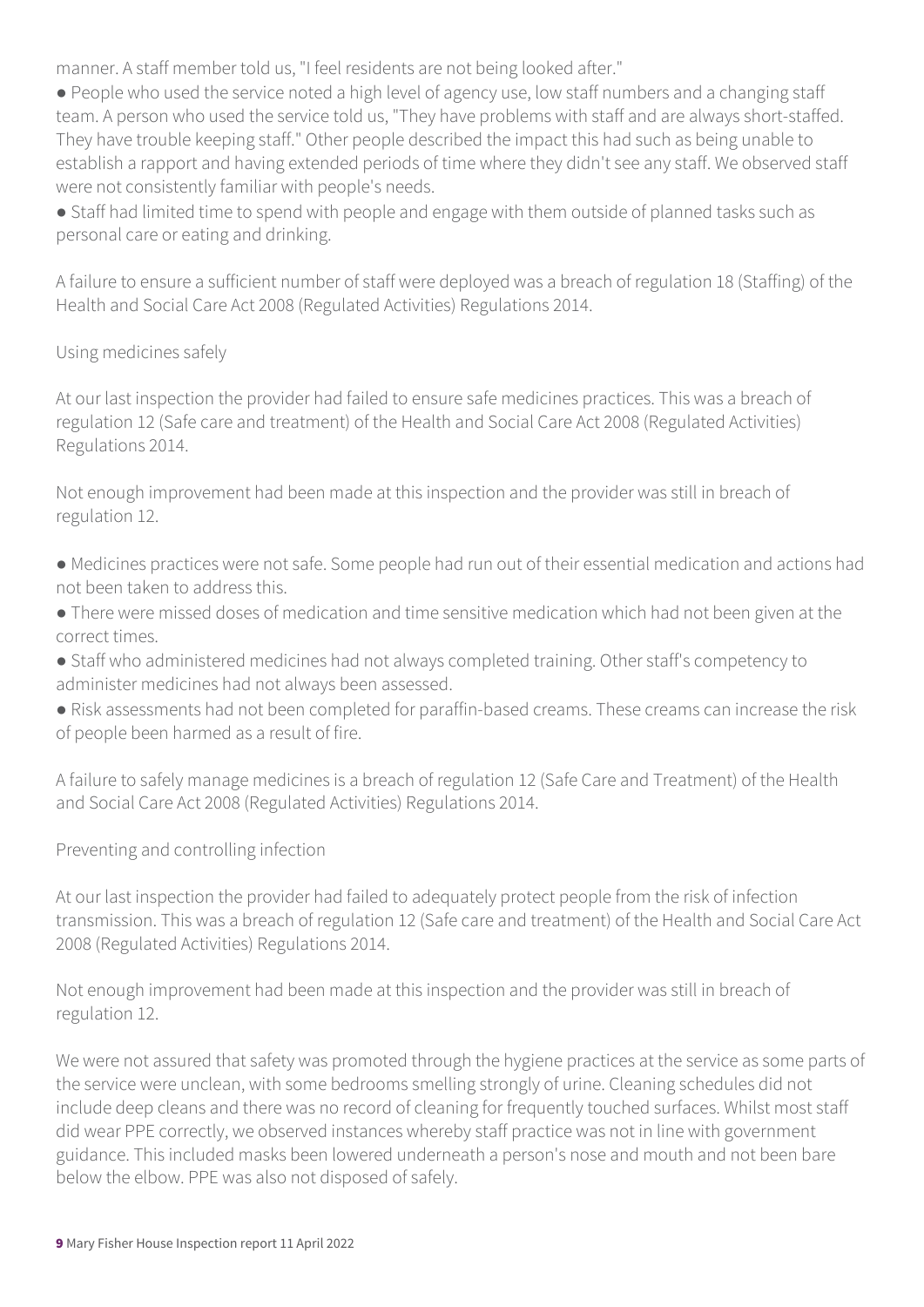We found no evidence people had been harmed as a result of this. However, a failure to assess the risk of, and prevent the control of infection is a breach of regulation 12 (Safe Care and Treatment) of the Health and Social Care Act 2008 (Regulated Activities) Regulations 2014.

- We were assured the provider was accessing testing for people using the service and staff.
- We were assured that the provider's infection prevention and control policy was up to date.
- We were somewhat assured the provider was preventing visitors from catching and spreading infections.

#### Visiting in care homes

Visits were being facilitated in line with government guidance and visitors were welcomed to the home. Visitors were screened for symptoms of COVID-19 and had access to PPE.

At our last inspection the provider had failed to recruit staff safely. This was a breach of regulation 19 (Fit and proper persons employed) of the Health and Social Care Act 2008 (Regulated Activities) Regulations 2014.

Enough improvement had been made at this inspection and the provider was no longer in breach of regulation 19.

● The provider carried out appropriate recruitment checks to ensure only suitable persons were employed at the service.

Systems and processes to safeguard people from the risk of abuse

- Some staff had not completed safeguarding training, which meant we could not be assured they would identify and report different types of abuse. The provider agreed to address staff training requirements.
- The provider had an up-to-date safeguarding policy in place.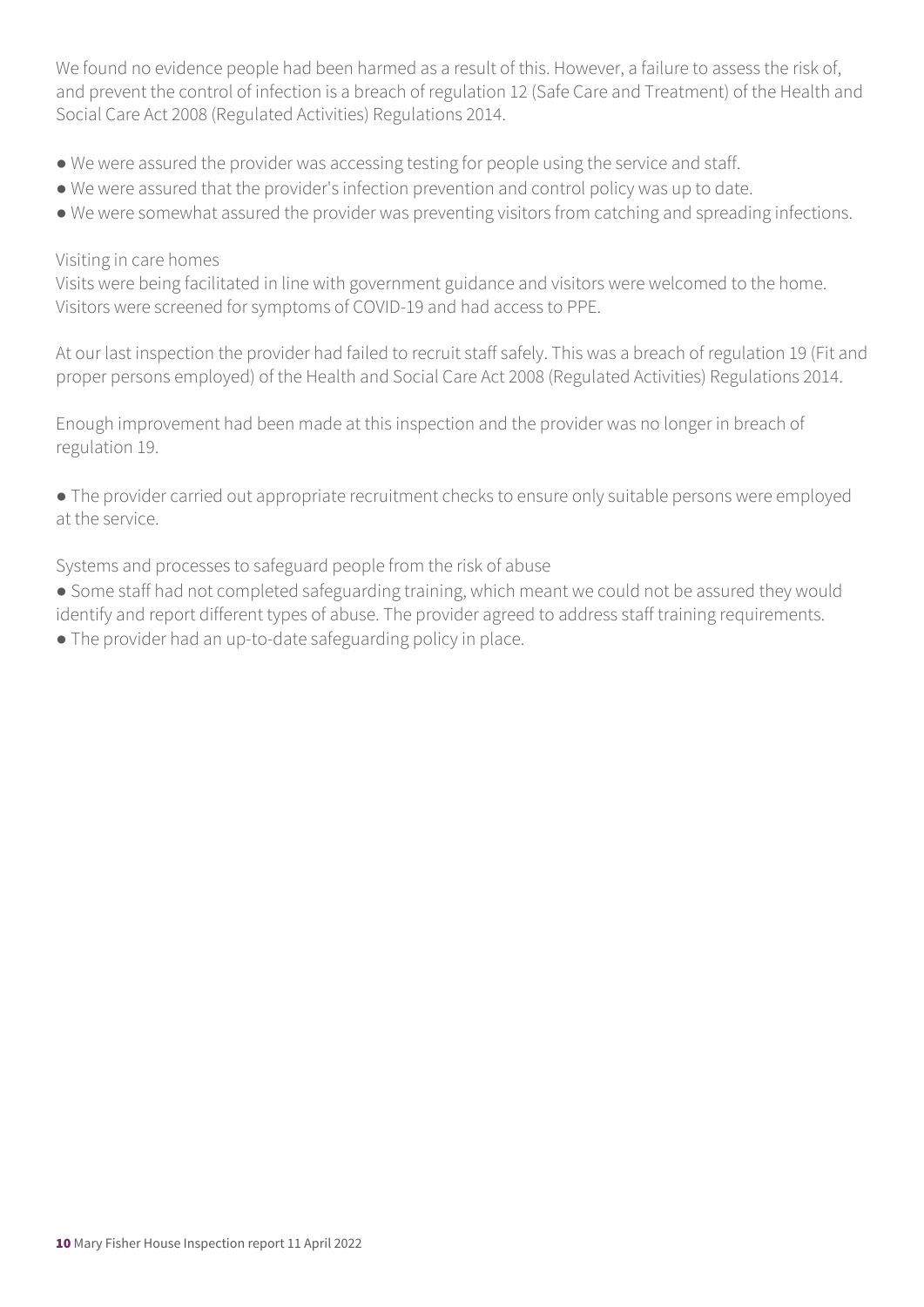### Is the service effective?

## Our findings

Effective – this means we looked for evidence that people's care, treatment and support achieved good outcomes and promoted a good quality of life, based on best available evidence.

At our last inspection we rated this key question requires improvement. The rating for this key question has deteriorated to inadequate. This meant there were widespread and significant shortfalls in people's care, support and outcomes.

Staff support: induction, training, skills and experience

At our last inspection the provider had failed to ensure staff had the correct training and skills for their role. This was a breach of regulation 18 (Staffing) of the Health and Social Care Act 2008 (Regulated Activities) Regulations 2014.

Not enough improvement had been made at this inspection and the provider was still in breach of regulation 18.

● Some of the staff had not received training essential to their role. Of the staff team who were actively involved in supporting people, we noted four who had not completed safeguarding, moving and handling or nutrition and fluid awareness training. There was limited evidence to demonstrate how the registered manager and provider were assured of their skills and knowledge to safely care for people.

● Staff who were new to the service had not consistently undertaken an induction related to their role to ensure they understood, their roles and responsibilities, people's needs and the health and safety requirements of the service. The provider did not have a process for safely inducting agency staff.

● There were some risks related to the staff team which had not been adequately assessed with consideration to how this could affect people who used the service.

A failure to ensure staff had received appropriate training and support for their role was a breach of regulation 18 (Staffing) of the Health and Social Care Act 2008 (Regulated Activities) Regulations 2014.

● The provider began taking action to address the staff training following our inspection

Adapting service, design, decoration to meet people's needs

- The premises were not well maintained. There had been ongoing issues with the hot water and recent problems with the heating in the building. We observed rodent droppings in the kitchen and asked the provider to request a further visit from pest control. We also contacted the local food safety team about our concerns.
- Parts of the building needed redecoration. For example, there were fire doors which hadn't been replaced, damaged flooring in bathrooms, exposed woodwork and carpets which were heavily stained.
- Limited consideration had been given to adapting the environment to the needs of people living with dementia, such as using contrasting colour schemes or additional signage.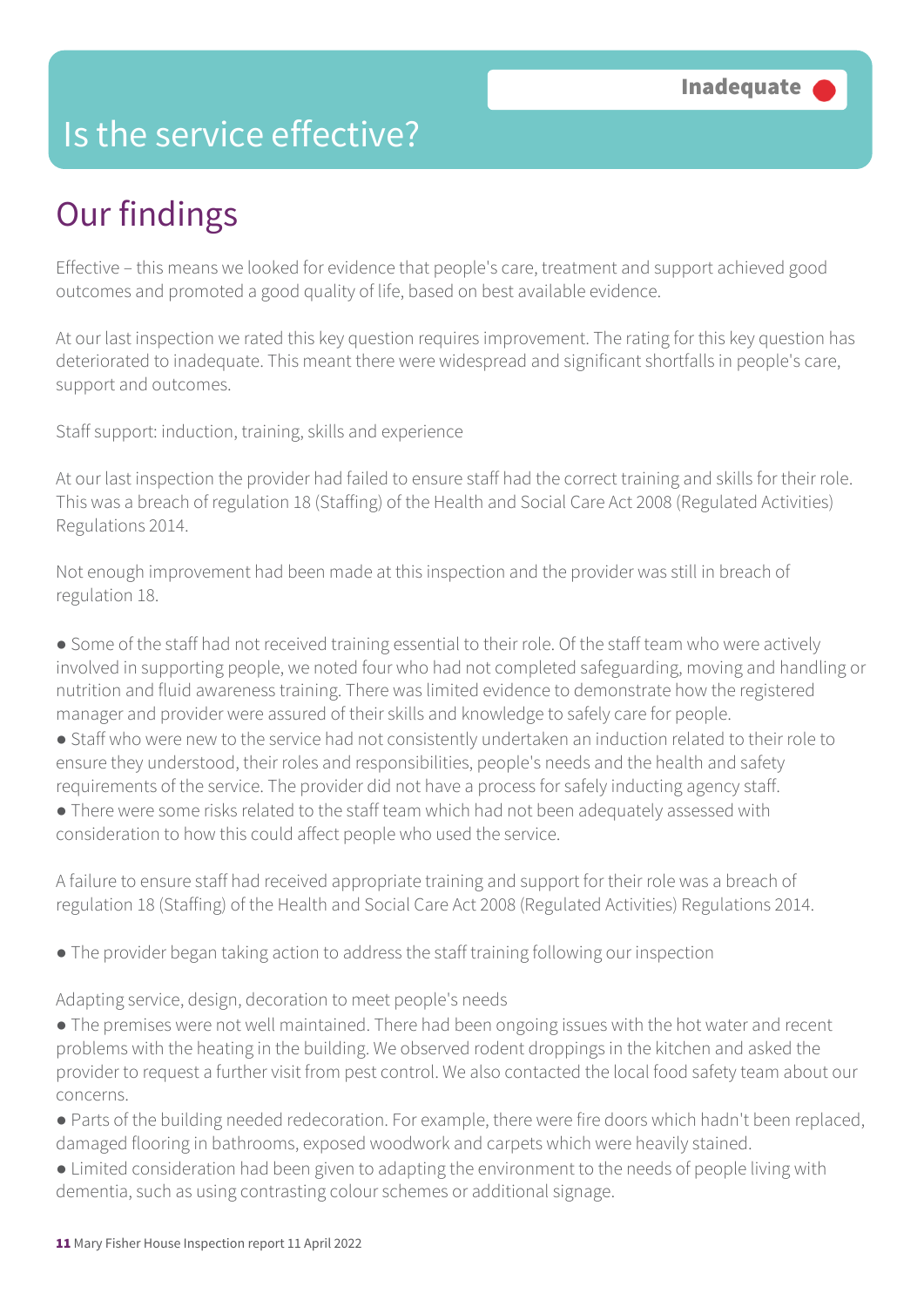We found no evidence that people had been harmed however the premises and equipment were not clean, or properly maintained. This placed people at risk of harm. This was a breach of regulation 15 (Premises and equipment) of the Health and Social Care Act 2008 (Regulated Activities) Regulations 2014.

Ensuring consent to care and treatment in line with law and guidance

The Mental Capacity Act 2005 (MCA) provides a legal framework for making particular decisions on behalf of people who may lack the mental capacity to do so for themselves. The MCA requires that, as far as possible, people make their own decisions and are helped to do so when needed. When they lack mental capacity to take particular decisions, any made on their behalf must be in their best interests and as least restrictive as possible.

People can only be deprived of their liberty to receive care and treatment when this is in their best interests and legally authorised under the MCA. In care homes, and some hospitals, this is usually through MCA application procedures called the Deprivation of Liberty Safeguards (DoLS).

We checked whether the service was working within the principles of the MCA, and whether any conditions on authorisations to deprive a person of their liberty had the appropriate legal authority and were being met.

- Mental capacity assessments and best interest decisions had not always been completed when there were concerns about people's understanding.
- A record of people's consent to care and support was not consistently in place. There was limited information to demonstrate how people had been included in decisions about their daily lives.

A failure to ensure MCA's and associated best interest decisions had been completed was a breach of Regulation 11 (Need for consent) of the Health and Social Care Act 2008 (Regulated Activities) Regulations 2014.

● Independent advocates had supported people when required.

Supporting people to eat and drink enough to maintain a balanced diet

- Staff who worked in the kitchen had not always had training to ensure they understood the relevant food safety requirements. The provider was in the process of appointing a chef.
- People's feedback about the standard of food was generally negative. A person who used the service described the food as, "Poor and tasteless."
- Staff followed people's individual dietary preferences, such as following a vegetarian diet, and nutritional requirements.

Assessing people's needs and choices; delivering care in line with standards, guidance and the law

- People's needs had not always been holistically assessed before moving into the service. This meant staff may not have been fully aware of their needs, preferences and personal history in order to provide personcentred care.
- Support was not designed or delivered in line with current best practice.

Staff working with other agencies to provide consistent, effective, timely care; Supporting people to live healthier lives, access healthcare services and support

● Some of the people who used the service told us they had not been able to see a chiropodist. We discussed this with the registered manager who advised of the difficulties in sourcing one. There was limited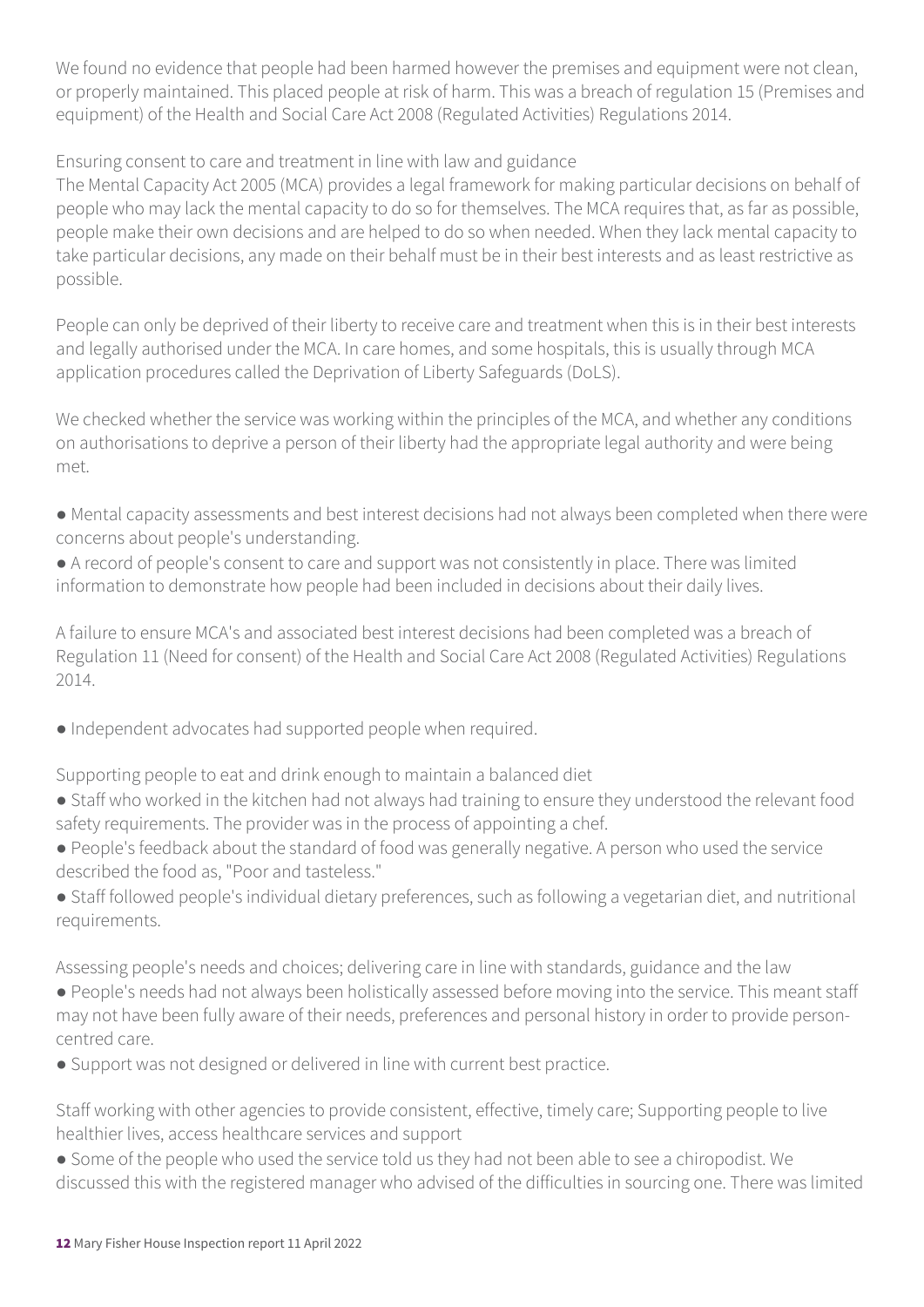evidence to demonstrate this has been robustly pursued to ensure people's healthcare needs could be met.

● As the staff team weren't consistently aware of what people's needs were, this could have affected their ability to spot signs of deterioration and make onward referrals to other professionals or organisations. Staff had however sought the input of medical professionals when they felt people were unwell, including GP's and district nurses.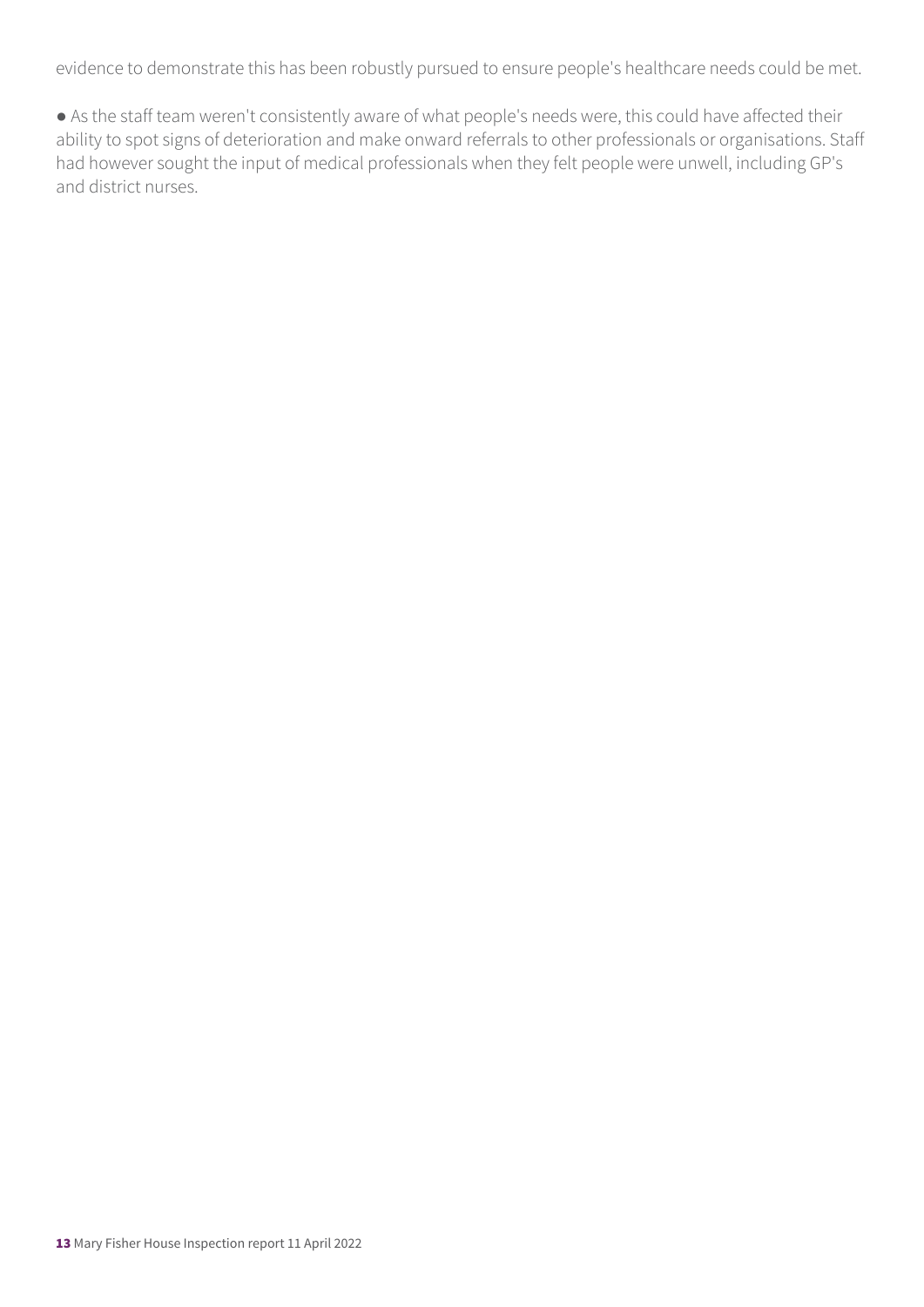### Is the service caring?

### Our findings

Caring – this means we looked for evidence that the service involved people and treated them with compassion, kindness, dignity and respect.

This is the first inspection of this domain for this service since it registered. This key question has been rated requires improvement. This meant people did not always feel well-supported, cared for or treated with dignity and respect.

Ensuring people are well treated and supported; respecting equality and diversity; Respecting and promoting people's privacy, dignity and independence

- Issues with the training and induction of staff along with management oversight meant improvements were needed to ensure people felt well cared for and received a good standard of care.
- Elements of staff practice did not promote people's dignity. We observed used continence pads left on people's floor, underwear placed on the back of doors and rooms which smelt strongly of urine. Actions had not been taken to promptly address issues which could have compromised people's dignity.
- Records did not consistently demonstrate that people had been well supported to maintain their personal hygiene and appearance. For example, some people went extended periods of time without being offered support to wash. We observed most people were clean and appropriately dressed.
- Information about people's skills and abilities had not been consistently assessed in order for staff to promote their independence and build upon their skills.
- Engagement between staff and people who used the service was task-orientated, due to the staffing pressures. Staff had little time to proactively support people who were experiencing emotional distress. We observed people went extended periods of time with limited staff interaction.
- We did, however, also observe staff speaking to people with kindness and patience. Staff knocked on people's doors before entering their rooms and took some effort to protect their modesty. Staff worked hard to try and meet people's needs.
- Some staff had completed equality and diversity training to raise awareness and aid understanding about meeting people's individualistic needs.

Supporting people to express their views and be involved in making decisions about their care

- Information about people's views were not consistently recorded. Risk assessments and care plans did not demonstrate how people had been included in discussions about their care.
- There was limited information about people's preferences in how they wanted to be cared for and factors that were important to them in their daily lives.
- Some people were, however, able to share their views with us and did so confidently and freely.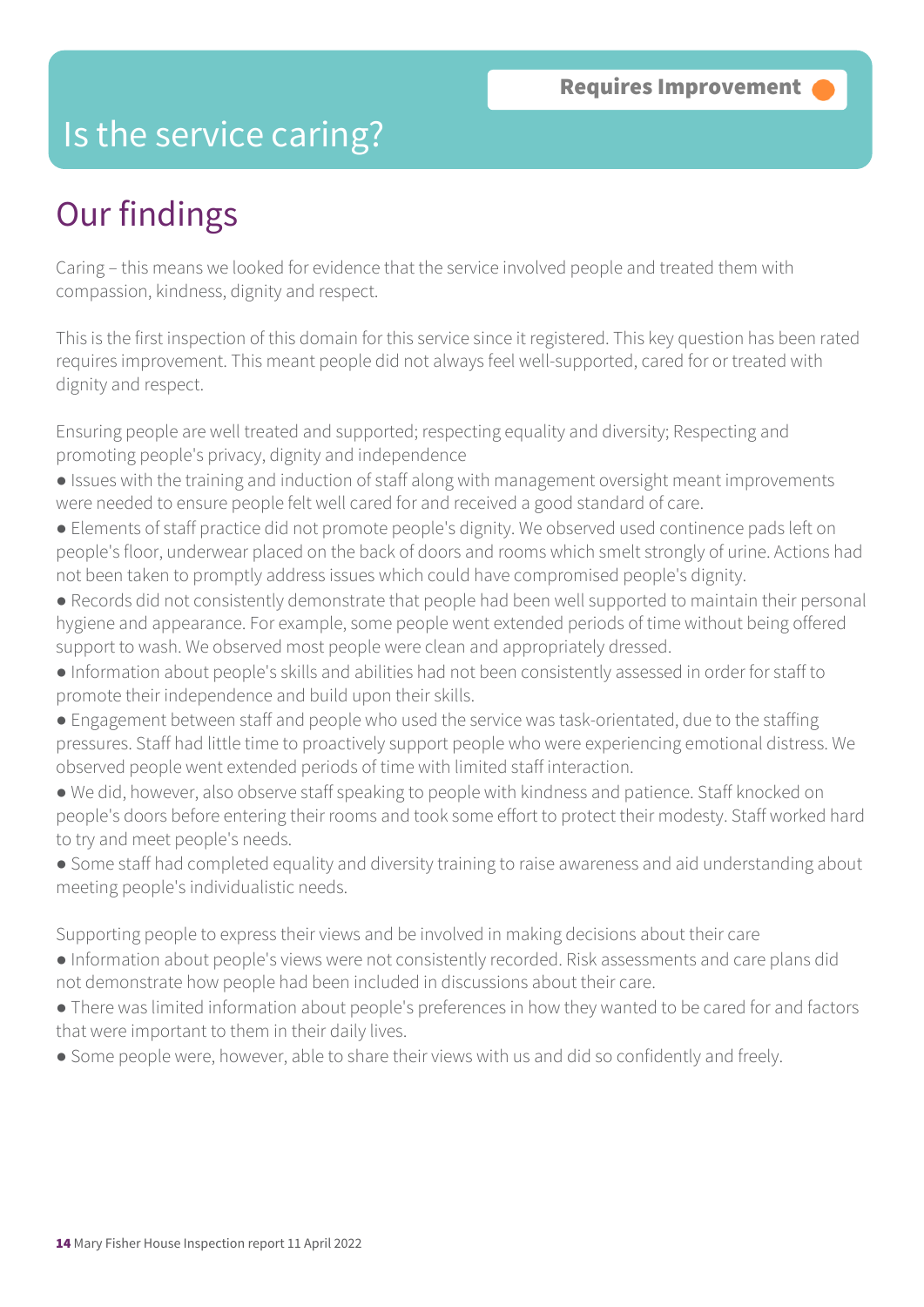### Is the service responsive?

# Our findings

Responsive – this means we looked for evidence that the service met people's needs.

This is the first inspection of this domain for this service since it registered. This key question has been rated inadequate. This meant services were not planned or delivered in ways that met people's needs.

Planning personalised care to ensure people have choice and control and to meet their needs and preferences; Supporting people to develop and maintain relationships to avoid social isolation; support to follow interests and to take part in activities that are socially and culturally relevant to them

● We reviewed documentation for four people who used the service and of these, only one had care plans in place which described their needs and how to provide support. For the other three people there were no care plans in place. Staff were not therefore provided with sufficient information to care for people well, and efforts were not made to personalise their care.

● Information was not recorded on people's files about their interests, hobbies and activities they enjoyed.

Complete and contemporaneous records were not in place for each person who used the service. This was a breach of Regulation 17 (Good Governance) of The Health and Social Care Act 2008 (Regulated Activities) Regulations 2014.

● There was no timetable of activities and staff did not initiate activities with people. We observed people watching television, but there was little other opportunity for stimulation for people. An activities worker had been employed but they were mainly working in the kitchen due to the recent issues with employing a cook.

- A visitor to the service did explain how the staff had supported somebody to keep being able to go out into the community, which was important to them.
- People were supported to continue having visitors and maintaining contact with their relatives.

#### Meeting people's communication needs

Since 2016 all organisations that provide publicly funded adult social care are legally required to follow the Accessible Information Standard. The Accessible Information Standard tells organisations what they have to do to help ensure people with a disability or sensory loss, and in some circumstances, their carers, get information in a way they can understand it. It also says that people should get the support they need in relation to communication.

● There was no information recorded about people's communication needs to demonstrate compliance with AIS

Improving care quality in response to complaints or concerns

- The provider had a complaint policy in place. Complaints had been responded to appropriately.
- Some compliments had also been received. For example, "Everyone has been brilliant and made their last few years a positive experience." Another person stated, 'We would like to write and give thanks for the care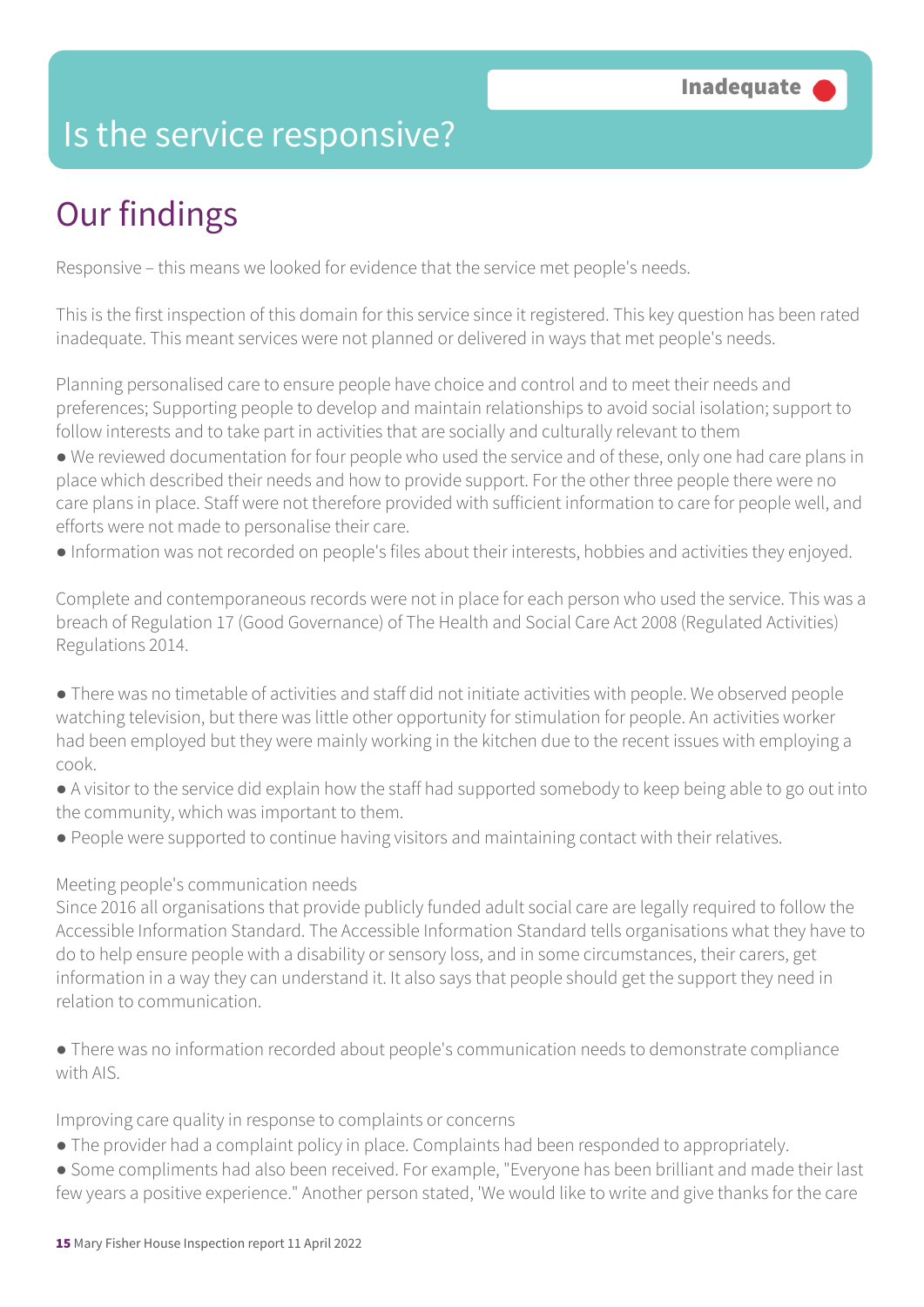and attention my relative receives whilst staying."

End of life care and support

● The service had supported people at the end of their lives, however staff had not received training in this area.

● Information was not recorded on people's care plans about their end of life wishes and preferences.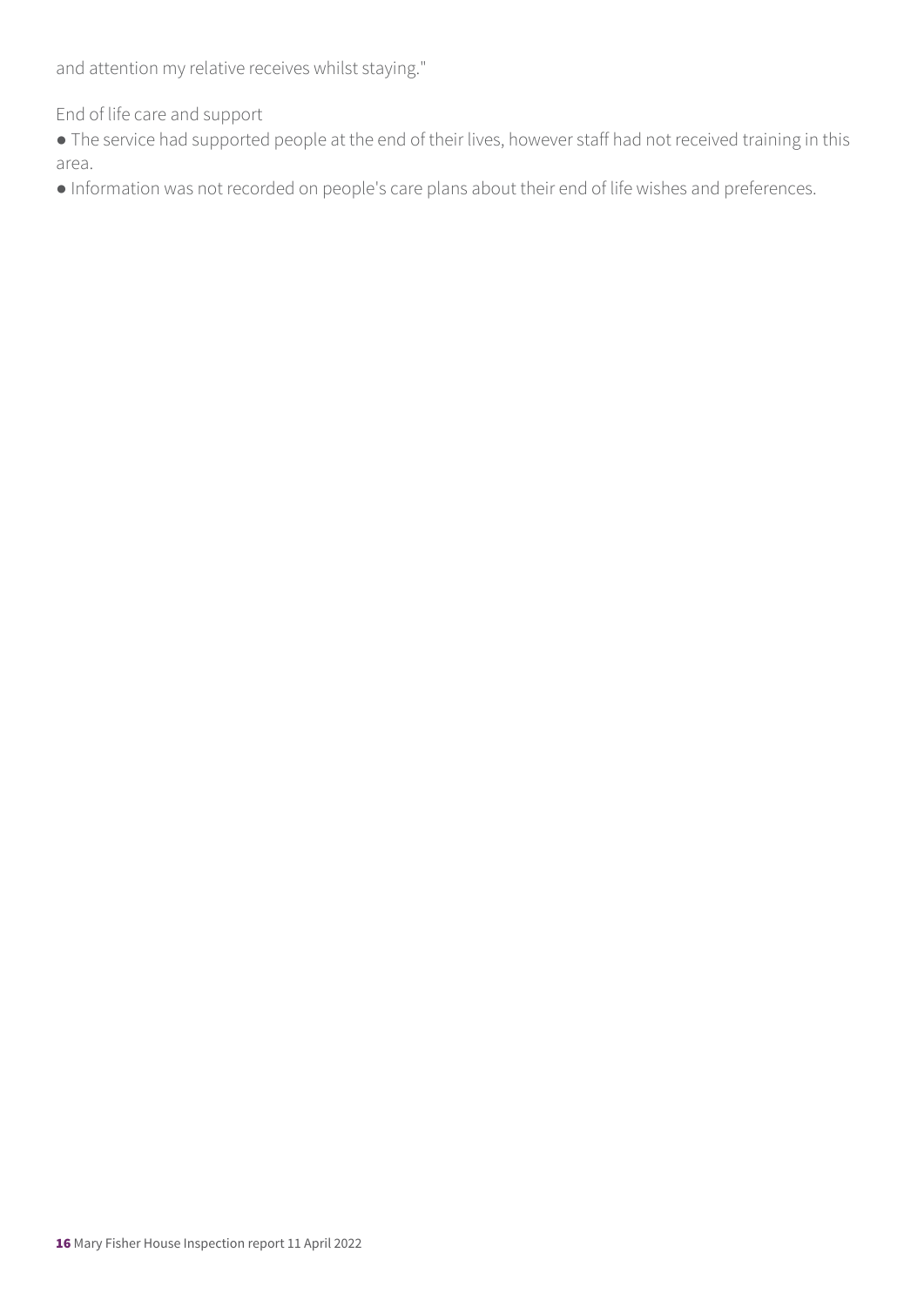### Is the service well-led?

## Our findings

Well-led – this means we looked for evidence that service leadership, management and governance assured high-quality, person-centred care; supported learning and innovation; and promoted an open, fair culture.

At our last inspection we rated this key question requires improvement. At this inspection the rating has changed to inadequate. This meant there were widespread and significant shortfalls in service leadership. Leaders and the culture they created did not assure the delivery of high-quality care.

Managers and staff being clear about their roles, and understanding quality performance, risks and regulatory requirements; Continuous learning and improving care

At our last inspection the provider had failed to ensure practices and processes were completed in line with regulatory requirements. This was a breach of regulation 17 (Good governance) of the Health and Social Care Act 2008 (Regulated Activities) Regulations 2014.

Not enough improvement had been made at this inspection and the provider was still in breach of regulation 17

- Audits and checks completed by the management team and provider had failed to highlight and address the issues raised during this inspection. Some of the concerns raised affected the quality and safety of the service provided to people, exposing them to significant risk of harm.
- As the systems and processes had been ineffective this meant the management team were not aware of all the areas for improvement. The checks completed did not highlight areas for learning or development of staff practice.
- There was not always a timely response to known issues, including fire door safety, rodent infestation and medicines management.

A failure to ensure practices and processes were completed in line with legal requirements is a breach of regulation 17 (Good governance) of the Health and Social Care Act 2008 (Regulated Activities) Regulations 2014.

Promoting a positive culture that is person-centred, open, inclusive and empowering, which achieves good outcomes for people

- A person-centred culture was not promoted in the service. Staff had limited time to spend with people to understand their abilities and empower them in their lives.
- People's outcomes for their care and lives were not known or, therefore, worked towards.
- The provider advised, following the inspection, there would be further conversation with people who used the service to understand and address their concerns.

How the provider understands and acts on the duty of candour, which is their legal responsibility to be open and honest with people when something goes wrong; Engaging and involving people using the service, the